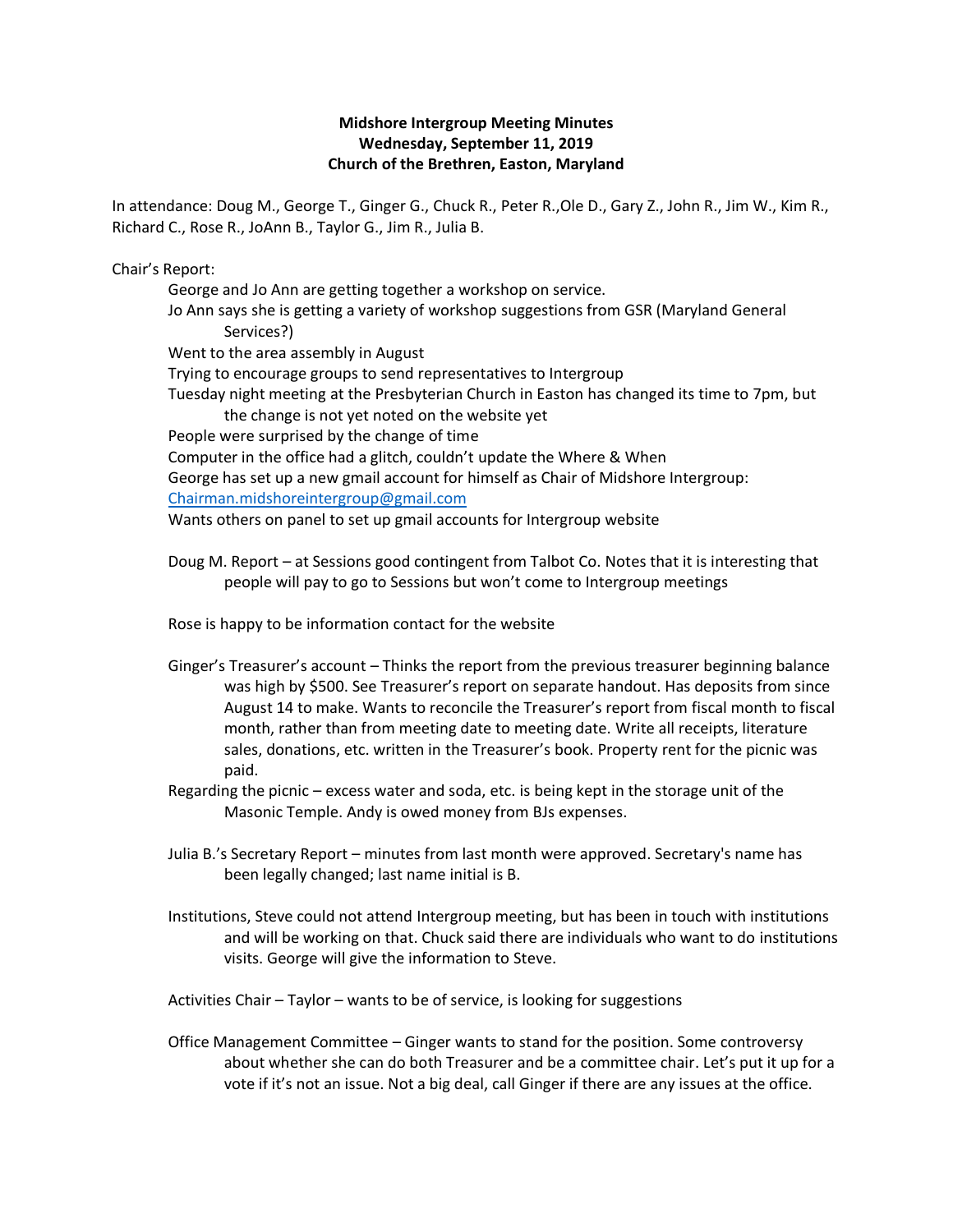George says as long as we have someone who wants to do it, let her do it. Voted on, approved.

- Old Business George visited the answering service. There was an error on their screens, it has been corrected. Rose made a test call and received accurate information. George made sure they have the most current information. Thinks they'll do better now.
	- Re: new computer for the Intergroup office is needed. Didn't have a quorum last month, George wants to bring it up for a vote this month, since we have a quorum. George priced a new computer, it will be at least \$500-\$700. Ole volunteered last month to research computers. Motion to get a new computer for the Intergroup office for up to \$1,000, seconded, voted on, passed. Ole will give us a report on his findings next month.
	- Re: Dover Street does anyone know of anything about the staffing of the Dover Street meeting? 12 noon on Saturday has been discontinued. The woman who chairs on Wed., Thurs., and Friday has health problems. They're making an effort to keep the meeting staffed. Taylor says she is available to chair the Friday noon meeting, or help find someone to chair it. Suggestion made that Taylor just show up to the meeting to volunteer.

## New Business –

Officers should set up gmail accounts – Cost for an additional emails is \$200/year The thought is we should go for the free accounts. Workshop on service – George will bring flyers from Craig George's home group expressed interest in the workshop, "Finding a Home in AA"

Need a sign-in sheet for the meeting.

Round table: No votes can be changed after they've been taken

Third legacy procedure – minority opinion is heard, there can be another vote Why were we taking a vote if we didn't have a quorum? Motion was time sensitive, which is why other votes were solicited. Extending the voting is problematic. Ole says it's better to have votes when there is a quorum.

Should we change the number we require for a quorum? Where are all the other people George has been wrangling to show up? No problem if we lower the quorum. Having a quorum this evening is an opportunity to vote on lowering the number required for a quorum.

Jim W. Makes a motion to lower the quorum to 10 people including the panel and the committee chair. Chuck says too few. Doug Reads from Robert's Rules, "a quorum is the number who can be depended upon to show up at all meetings." It's still a quorum of 18 on the books. 10 in favor, 4 opposed How many people have been coming to the meetings?